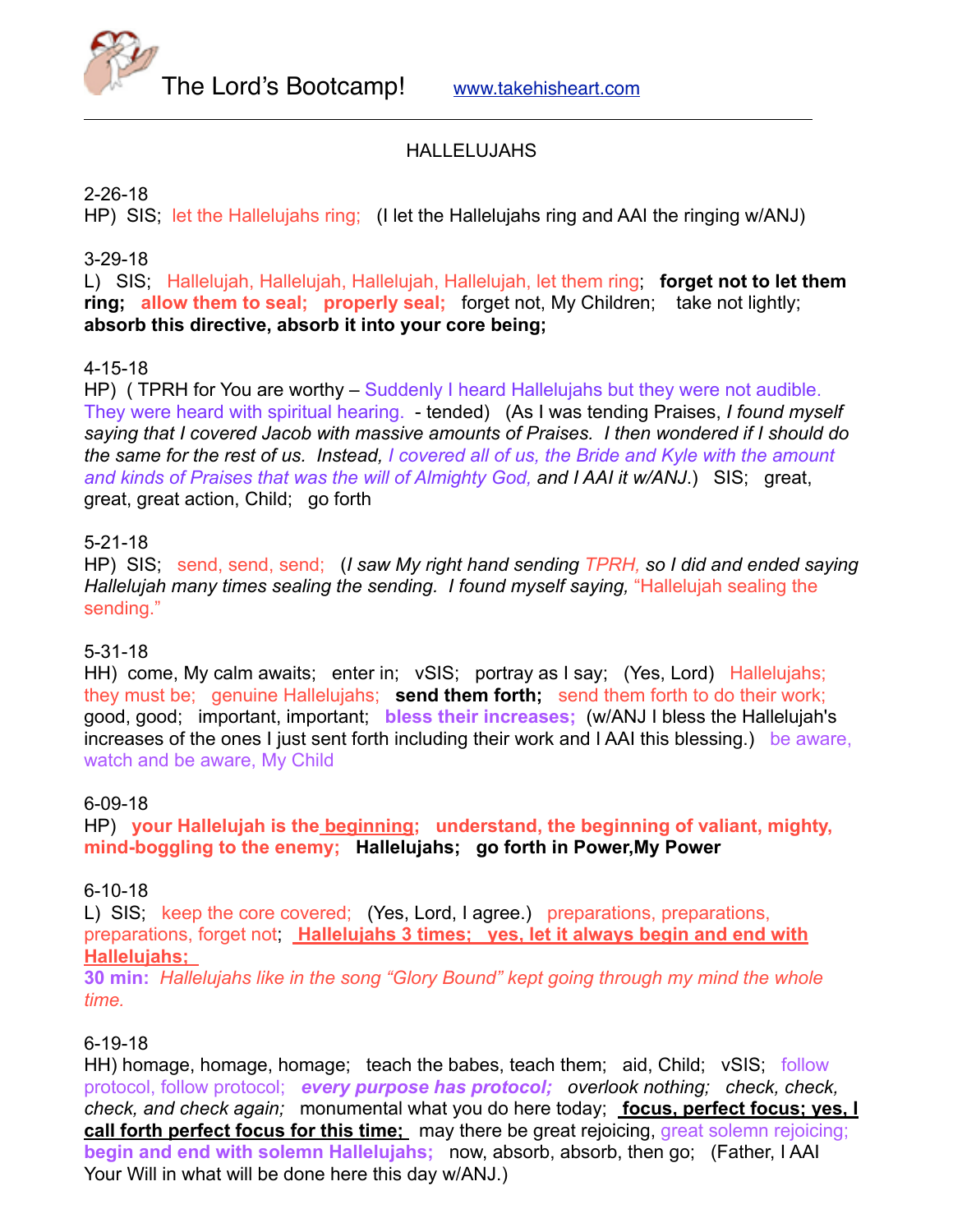### 6-21-18 Sabbath / Thurs.

AM - L) (As I AAI; *when I activated and put forth my hands, I bumped my fists together.* **At first I thought I'd accidentally done it, but then I realized this act was an igniting of the activation.** Hallelujah) yes, a very big Hallelujah; SIS; move on

# 6-23-18

HH) vSIS; **yes, drink of My healing waters that you may thrive;** (did); *hallelujah; spread hallelujahs across these waters;* (did and I AAI w/ANJ the spreading of hallelujahs across these waters.) (I sang Praise be, Hallelujah, Hallelu) **Call the waters prepared;** (From this seat of authority and w/ANJ I call these waters prepared and I AAI this preparation w/ANJ.) so be it, Child; (Suddenly He took me into deep silence...) **into the depths of My waters for the deep healing of your soul;**

# 8-04-18

**5 minutes:** Hallelujah for over 2 minutes; **yes, let them ring and toll and extol from My massive bell all across the earth and the heavens**; *(more Hallelujahs)* yes, for what the enemy intended for defeat, My Chosen, you are rising up in victory, true victory; let My Hallelujahs continue to ring broadcasting glad tidings of victory

## 8-10-18

*30 minutes: (After 10 minutes I smelled something burning.)* the stench of burning into nothingness; *(At the laver after I have washed out and off all unrighteousness, I cast it into the lake of fire for its total destruction and that it burn into absolute nothingness.)* great burning to make way for **the great awakening;** the great burning of unrighteousness; it must be; speak this allowance, Child; (w/A of YNJ, I AAI the great burning of unrighteousness thus making way for the great awakening according to the will and plans of Almighty God.) **Hallelujah, Child, Hallelujah, massive amounts of massive Hallelujahs**

## 8-31-18

HP) SIS; wonder not, My Child; accept all My words, My truths, My revelations; so be it; Hallelujah; yes, sealed with My Hallelujahs, Child; absolutely sealed

# 9-17-18 Sabbath

**30 minutes:** (*Hallelujahs in my mind for a full 5 minutes before I realized it.)* let them ring forth; yes, ring in silence; dwell among them; *know that you can dwell among hallelujahs;*  **massive hallelujahs; yes, this must be, must be, must be, must be, must be, must be from this place, from this room; massive amounts here from this place**; **let them pour forth from My United for this place; crucial on all levels for this place and what I am bringing about here**

### 9-30-18

30 minutes: *(Hallelujahs had been going through my mind a good part of the time.*) (last 5 minutes) hallelujahs, reverberate in your being; pay attention to the reverberations; allow them, allow them, allow them; **yes, the enemy cannot function in them**

## 10-06-18

HH) hallelujah; hallelujah ringing throughout the heavenlies; hear them, hear them, hear them, My Children, resounding with ever increasing strength;

## 11-05-18

**5 minutes:** Hallelujah; let them ring, ring, ring; *( Father, I let them ring and I legally AAI this ringing w/A of YNJ.)* so be it now and forevermore